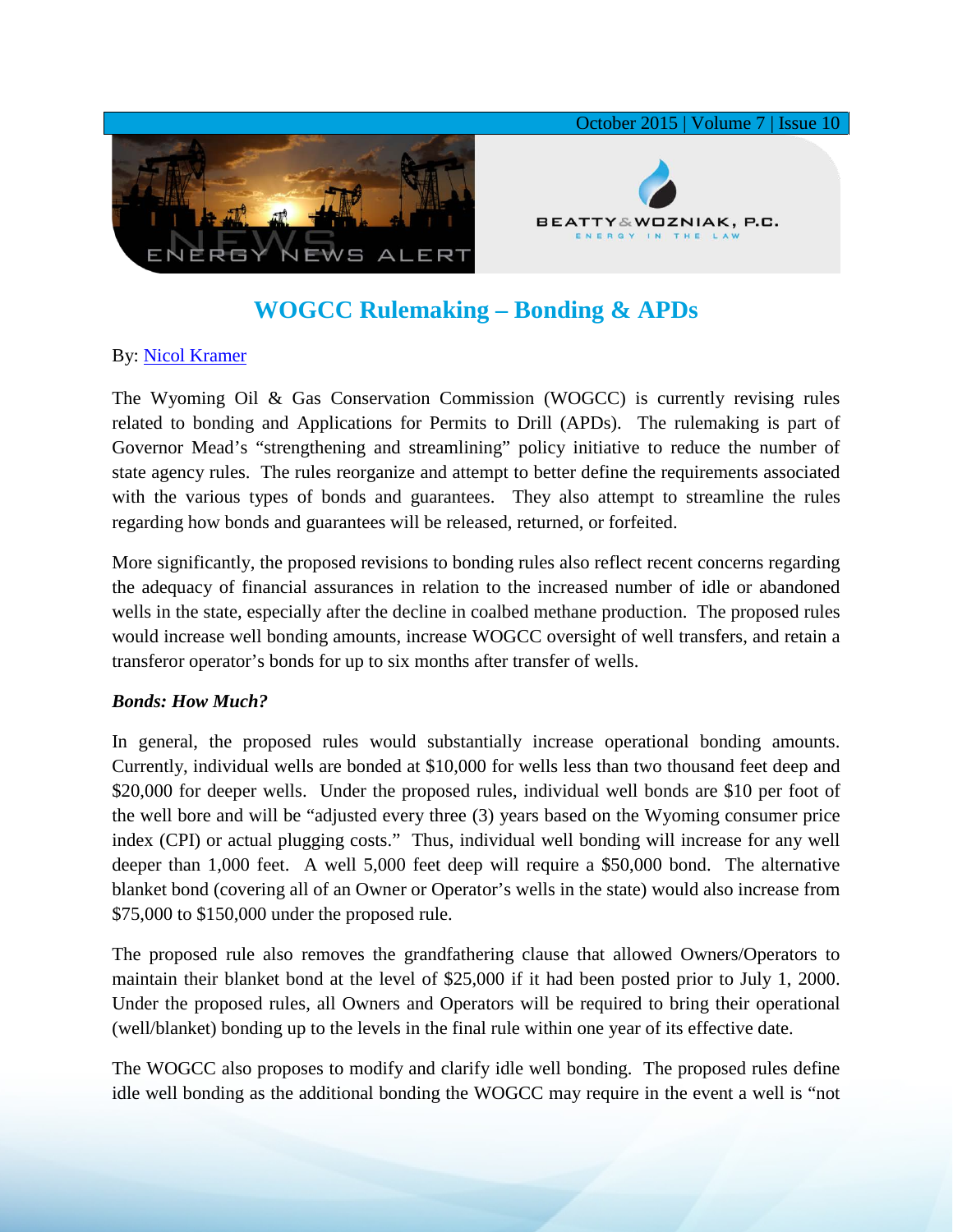producing, injecting, or disposing *in economic quantities.*" (Emphasis added). The increased bonding continues to be set at up to \$10.00 per foot of well bore. It is also within the Supervisor's discretion based on the current bonding in place at the time of the determination. The Owner/Operator may still request modification of the bond recommendation based on "specific well conditions and circumstances," by presenting expert cost estimates for well plugging, abandonment and site remediation. Idle well bonds would be reviewed annually.

Previously, in lieu of additional idle well bonding, an Owner/Operator could submit a detailed plan of operation for removing wells from idle bond status (either returning to production or plugging and abandoning). The "in lieu of" language has been removed from the proposed rules. Instead, the proposal states, "The Supervisor may accept a detailed plan of operation which includes a time schedule" for removing wells from idle status. The plan must also include a commitment to remove at least 10% of the wells from idle well status each year. It is not clear that the plan would eliminate the requirement for idle well bonding, but it seems to imply the plan could have an impact on the required bonding amounts. The proposed rules also eliminate language that allowed an operator to post any required additional bonding over the period of 18 months, upon permission from the Supervisor.

Split estate bonds and split estate seismic bond requirements have also been updated to incorporate statutory changes. In the event an Owner/Operator is required to post a split estate bond, the minimum amount is \$10,000 per well site. However, the Supervisor may require a blanket bond for roads, pipelines and production facilities. Split estate seismic bonds are a minimum of \$5,000 for the first one thousand acres or portion thereof, and \$1,000 for each additional one thousand acres or portion thereof. Pit bond requirements are basically unchanged; however, the language allowing a surface owner to waive bonding for pits used to retain water produced in association with coal bed methane has been changed to read, "water produced *solely* in association with the recovery of coal bed methane gas."

Finally, the rules retain the Supervisor's right to require "bonds in special cases in amounts greater than set out in this rule." Although, the current rules state that such determination is made, "upon notice and hearing and for good cause shown," while the proposed rules simply state, "upon notice."

### *Bonds: Who?*

The proposed rules also modify *who* is subject to bonding and how the WOGCC addresses bonding requirements when wells are transferred. These changes are likely to have repercussions in the current price environment, as purchase and sales transactions increase. For example, in Chapter 3, Section 6 the proposed rules impose all bonding requirements on both the Owner and the Operator. The language of the proposed rule seems to indicate the WOGCC could require double bonding where the Owner and Operator are different. In instances where a well has multiple Owners, there is no guidance as to whether each owner is required to be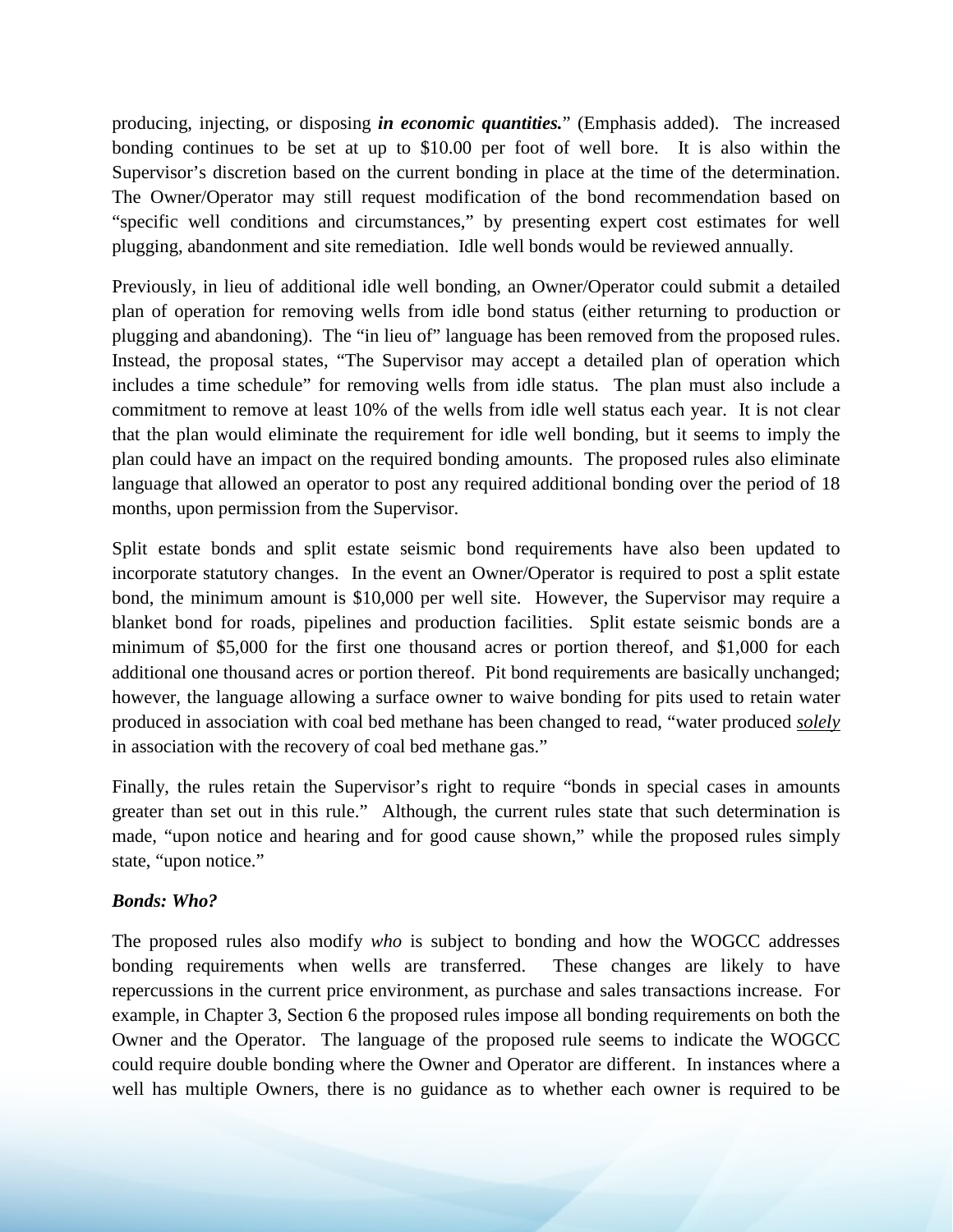bonded. Under current WOGCC rules, "Owner" means "the person who has the right to drill into and produce from a pool and to appropriate the oil or gas he produces therefrom either for himself or others." "Operator" is defined as the party who is "duly authorized by the Owner as the person engaged in the business of drilling and producing wells for oil and gas." The draft of the rule revisions does not change these definitions.

This ambiguity in the Owner bonding requirement is further confirmed by other proposed revisions to the rules, which increase the timeframes for advanced notice of transfers or changes of operatorship from 30 to 60 days. Chapter 3, Section 5 states, "Any **Owner or part Owner**. . .who shall be bound under a performance bond and who shall convey his interest to another, shall submit written notice of transfer to the Supervisor at least **sixty (60) days** prior to the closing date of transfer." (Emphasis added).

In addition, Section  $4(a)(v)$  requires Owners and Operators to advise the Supervisor of all transfers of wells 60 days prior to the closing date of the transfer, to allow the Supervisor to evaluate the transfer and determine the need for additional bonding by the new Owner or Operator. This is an increase from the 30 days in the current rules. The Supervisor is then required to provide the parties a "preliminary determination of additional bonding" no later than 30 days after he receives notice of the transfer (currently 15 days). The proposed changes in these time frames could have substantial impacts on property transfers and may be difficult to meet without compromising negotiations.

The previous Owner and Operator continues to remain liable for plugging the wells until the new Owner and/or Operator provides the additional bonding, just as in existing rules. However, the proposed rule allows the Supervisor discretion to hold the prior bond for up to 6 months after the new bond has been posted to "evaluate the performance and viability of the new operator." *Id.* 

### *Applications for Permits to Drill (APDs)*

The draft rules propose to extend the term of all APDs from one to two years. However, the fee for an APD will also increase ten-fold, from \$50.00 to \$500.00, higher than neighboring states. Operators will also be allowed to renew an APD for one additional 2-year term, for another \$500.00 fee. The proposed rules also contain additional information requirements regarding horizontal well activity in a spacing unit, for use by WOGCC in evaluating APDs.

### *Conclusion*

The complete text of the proposed rule revisions/amendments can be found at [http://wogcc.state.wy.us/,](http://wogcc.state.wy.us/) by clicking on the bucking horse on the right side of the screen under "Rule Changes." The WOGCC is currently taking comments through the deadline of November 20, 2015 at 5:00 PM. Comments can be submitted by **MAIL** to the State Oil and Gas Supervisor, P.O. Box 2640, Casper, Wyoming 82602-2640; by **E-MAIL** to [wogcc\\_rules@wyo.gov;](mailto:wogcc_rules@wyo.gov) or by **FAX** to the State Oil and Gas Supervisor at 307-234-5306. The